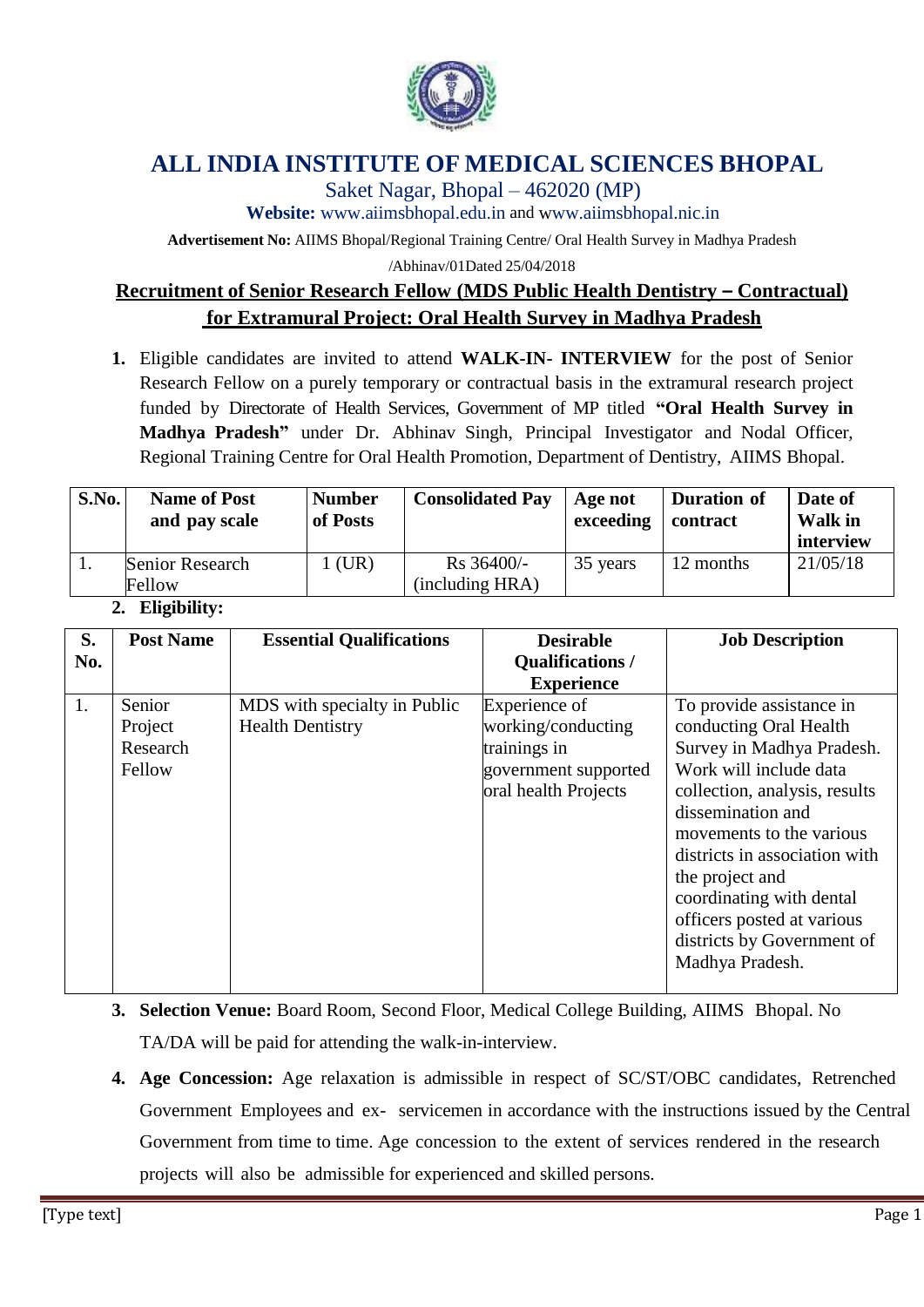### **5. Date and Time of Walk in Interview:**

- a. All the candidates should report on the date indicated against the post not later than 10:00 am. Interviews would be held at Board Room, Second Floor, Medical College Building, AIIMS, Saket Nagar, Bhopal.
- **6.** The candidates shall report for appearing in the walk- in- interview with
	- a. Duly filled application form
	- b. Self-attested photocopies of proof of date of birth (class  $10<sup>th</sup>$  certificate/ school leaving certificate), eligibility qualification mark-sheets, degrees, experience certificate, caste certificate (if applicable), qualifying degree registration with statutory council (if applicable) and other relevant testimonials.
- **7.** The advertisement is hosted at the following website:
	- a. AIIMS Bhopal [www.aiimsbhopal.edu.in](http://www.aiimsbhopal.edu.in/)
- **8.** Application Fees: Nil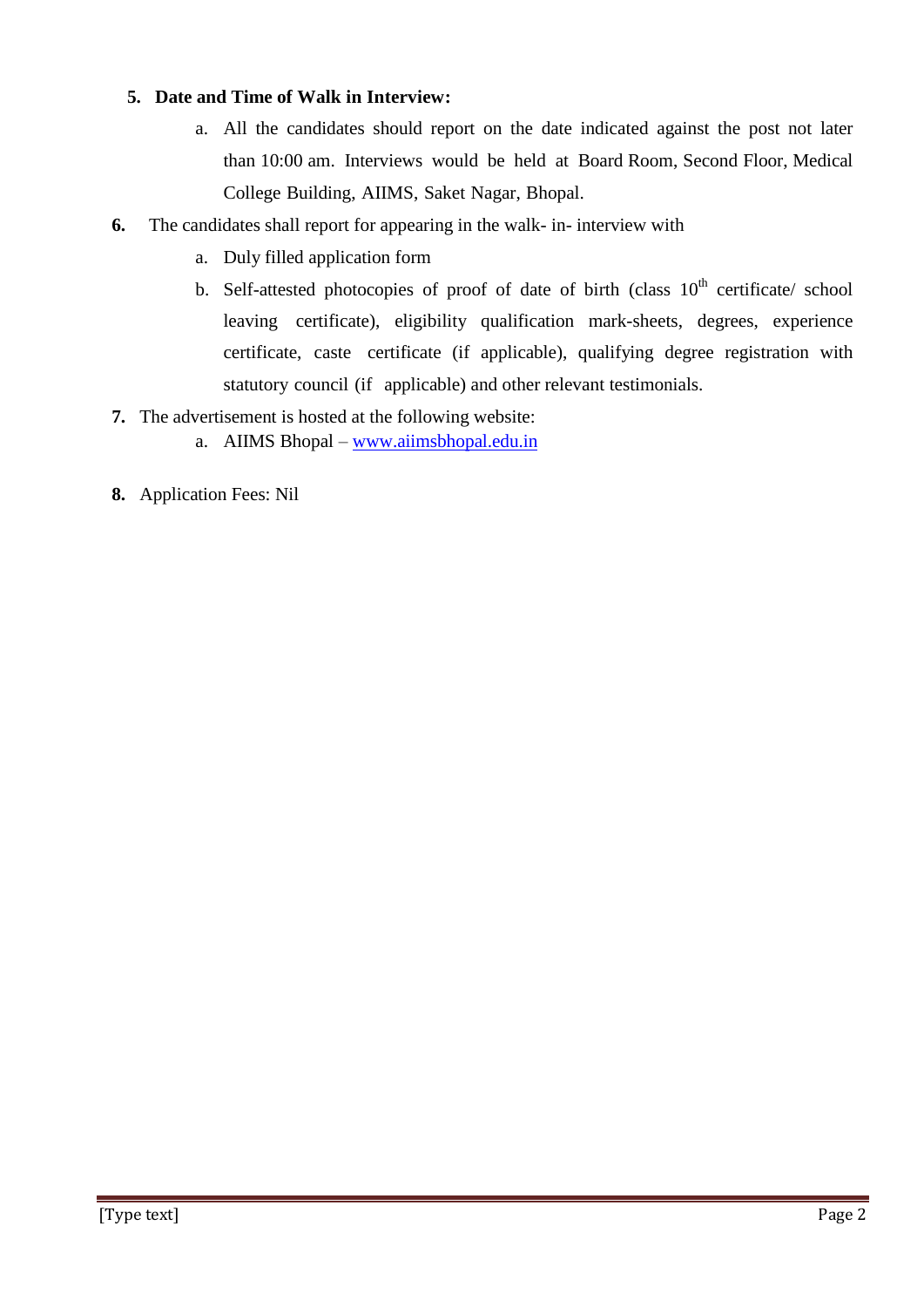#### **TERMS & CONDITIONS**

- **1. It is candidates' responsibility to ascertain and ensure their eligibility as per the prescribed qualification and experience. Any misinformation detected at any stage will make the candidate liable for legal action. Permission to appear in the selection process does not approve the eligibility of the candidate. Even after qualifying the selection process the candidate may be rendered disqualified at the time of document verification if he / she does not fulfill essential eligibility criteria.**
- 2. These appointments will be made from the staff strength sanctioned to the extra-mural project and employment in this extra-mural project will not vest any right to candidate for appointment within the sanctioned staff strength of AIIMS Bhopal or Directorate of Health Services, Government of Madhya Pradesh.
- 3. **Tenure:** The assignments are purely on contract basis for the period specified above. This appointment will not vest any right to claim by the candidate for regular appointment or permanent absorption in AIIMS Bhopal or Directorate of Health Services, Government of Madhya Pradesh or for continued contractual appointment.
- 4. **Expiry of Contract:** The contract will automatically expire on completion of period specified above until it is renewed with mutual consent for the decided period. The contractual appointment can be terminated at any time by either side by giving 30 days' notice or salary in lieu thereof.
- 5. **Leave:** The leave entitlement of the appointee shall be governed in terms of the ICMR leave policy governing extramural / short term research projects as amended from time to time.
- 6. **Accommodation:** No hostel or any other accommodation will be provided by the Institute / Principal Investigator.
- 7. The candidate who is already in government service shall submit **'No Objection Certificate"** from the present employer at the time of walk-in-interview.
- 8. The prescribed qualification is minimum and mere possessing the same does not entitle any candidate for selection.
- 9. The candidate should bring along original certificates in support of his/her age, educational/ professional qualification, experience etc., two recent passport size colour photographs and a one set of self-attested photocopies of the relevant documents failing which he/she will not be allowed to participate in the walk-in-interview.
- 10. The candidate applying in response to his advertisement should satisfy themselves regarding their eligibility in all respects.
- 11. No travelling or other allowances will be paid to the candidate for appearing in walk in interview or for joining the post.
- 12. Canvassing of any kind will lead to disqualification.
- 13. He / She can be posted at any place as per the requirement of the project including rural areas / field sites.
- 14. He / She is expected to conform to the rules of conduct and discipline as applicable to the institute employees.
- 15. The decision of the competent authority regarding the selection of the candidate will be final and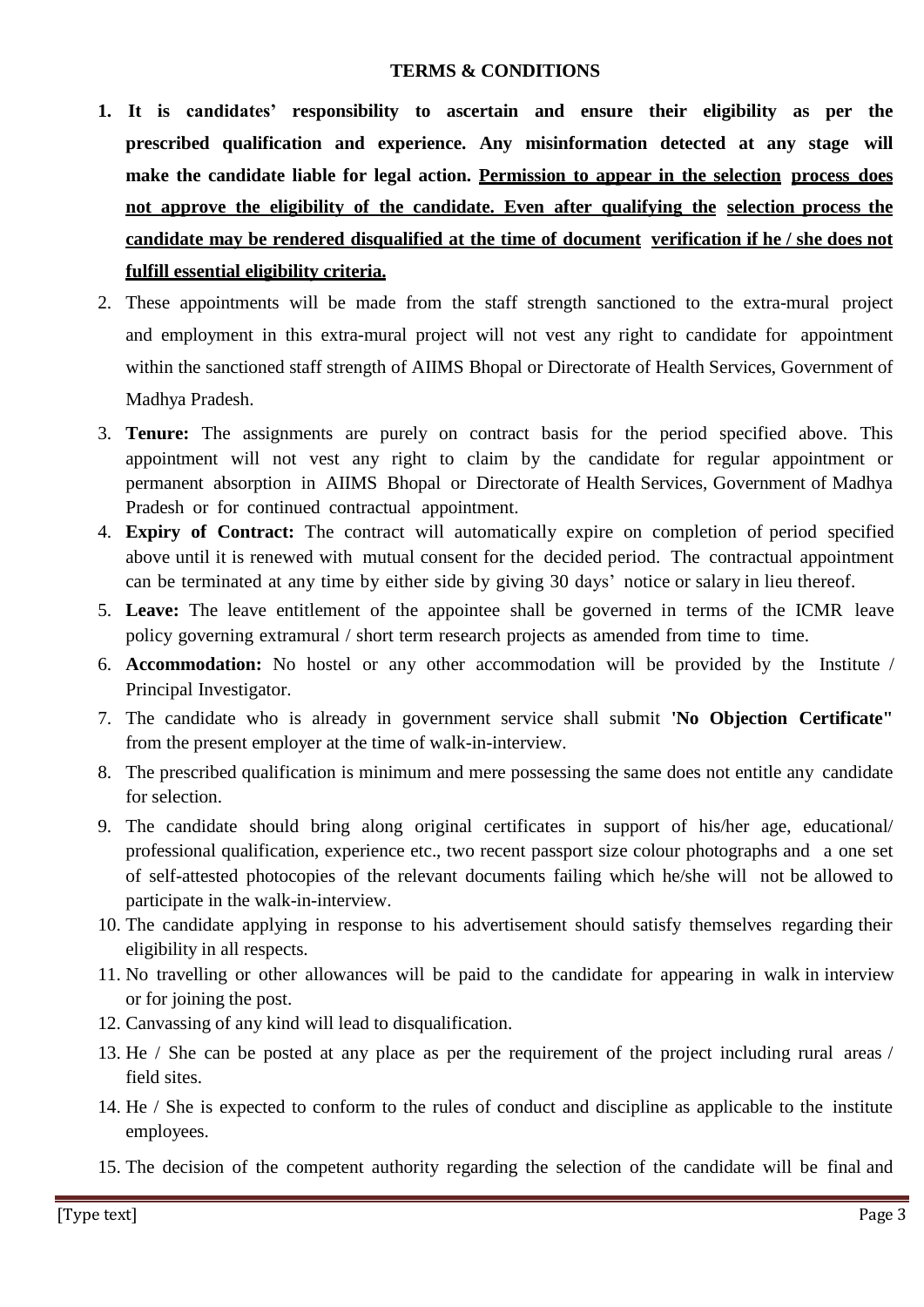no representation will be entertained in this regard.

- 16. The candidate should not have been convicted by any Court of Law.
- 17. In case any information given or declaration by the candidate is found to be false of if the candidate has willfully suppressed any material information relevant to his appointment, he/she will be liable to be removed from the service and any action taken as deemed fit by the appointing authority.
- 18. Applications incomplete in any aspect will be summarily rejected.
- 19. The Competent Authority reserves the right of any amendment, cancellation and changes to this advertisement as a whole or in part without assigning any reason or giving notice.
- 20. All information / updates pertaining to this advertisement will be displayed on the AIIMS Bhopal website which is [www.aiimsbhopal.edu.in](http://www.aiimsbhopal.edu.in/)
- 21. No individual intimation may be sent by the AIIMS Bhopal to applicants. It will be the responsibility of applicants to keep abreast of the developments by visiting institute website regularly.
- 22. All disputes will be subject to jurisdictions of Court of Law at Bhopal.

 **Dr Abhinav Singh Principal Investigator, Nodal Officer: Regional Training Centre for Oral Health Promotion in MP Department of Dentistry, AIIMS, Bhopal All India Institute of Medical Sciences (AIIMS) Bhopal-462020 Phone Number – 9752202816 Email: [abhinav.dentalsurgery@aiimsbhopal.edu.in](mailto:abhinav.dentalsurgery@aiimsbhopal.edu.in)**